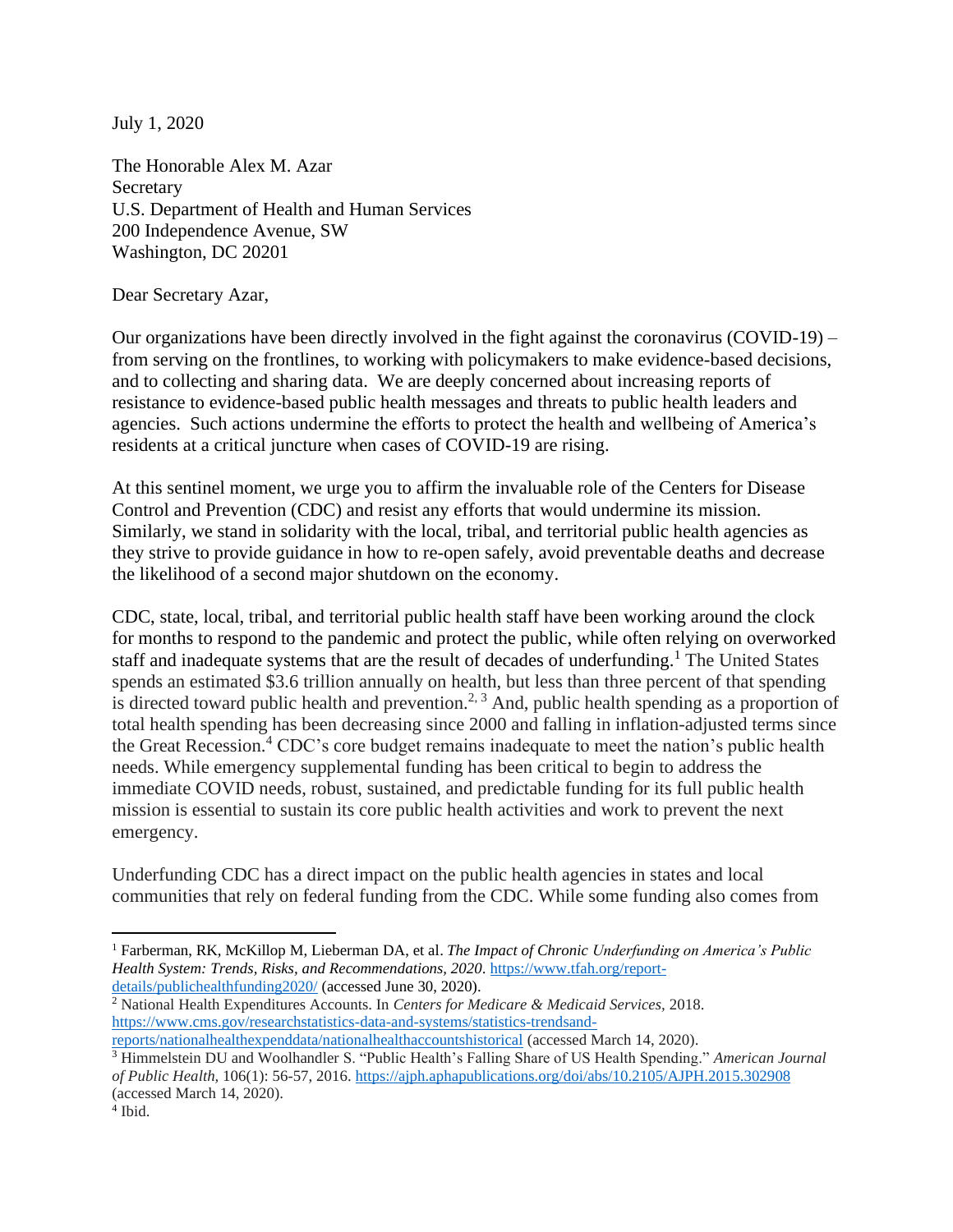state and local sources, federal funds are critical for states and communities to help reach our national goals of a safer and healthier population. Moreover, funds from state and local governments are incredibly sensitive to economic shifts and are very likely to shrink further as a result of the current economic outlook.

The broad scope of CDC's work – from chronic disease to injury prevention to environmental health to emergency preparedness to infectious disease – is critical. It is not possible to effectively meet the needs of the American people if that scope is narrowed. We have seen how many chronic diseases and conditions that afflict Americans, such as obesity, heart disease and diabetes, have increased the risk of hospitalization and death from COVID-19. The pandemic has also starkly highlighted the unacceptable health disparities related to racism and discrimination which can only be addressed with a sweeping, rather than a narrow, health focus.

CDC, along with the White House, the Department of Health and Human Services, state and local health departments have made some missteps in their response to COVID-19 which should be acknowledged and learned from. After the global pandemic we must work collaboratively to modernize CDC and the entire public health system while at the same time ensuring it has the funding and support necessary to do so.

Nonetheless, CDC continues to be the world's premiere public health institution and should be treated as such during this pandemic. It is a scientific organization that functions best as an apolitical agency trusted to guide the strategy of our nation to be healthier and safer. We must amplify the unfettered voice of CDC, not stifle it. The core mission of the CDC is clear, and it is replicated in every state, local, tribal and territorial public health agency: prevent illness and injury and save lives. Now more than ever we need them to accomplish their mission.

Secretary Azar, the health of all Americans is at stake. We urge you to speak up and amplify the critical role of CDC and that of all public health agencies during this monumental crisis.

Sincerely,

1,000 Days Academic Health Resource Academy for Eating Disorders Action on Smoking and Health Advocates for Better Children's Diets AES Consulting AFSCME AIDS Alliance for Women, Infants, Children, Youth & Families AIDS United AlohaCare Alzheimer's and Dementia Alliance of WI Alzheimer's Association Alzheimer's Impact Movement (AIM) Alzheimer's of Central Alabama

Alzheimer's Orange County American Academy of Family Physicians American Academy of Pediatrics American Academy of Pediatrics, California American Association for Clinical **Chemistry** American Association for Dental Research American Association for the Study of Liver Diseases American Association of Colleges of **Pharmacy** American Association on Health and **Disability** American Cancer Society Cancer Action Network (ACS CAN)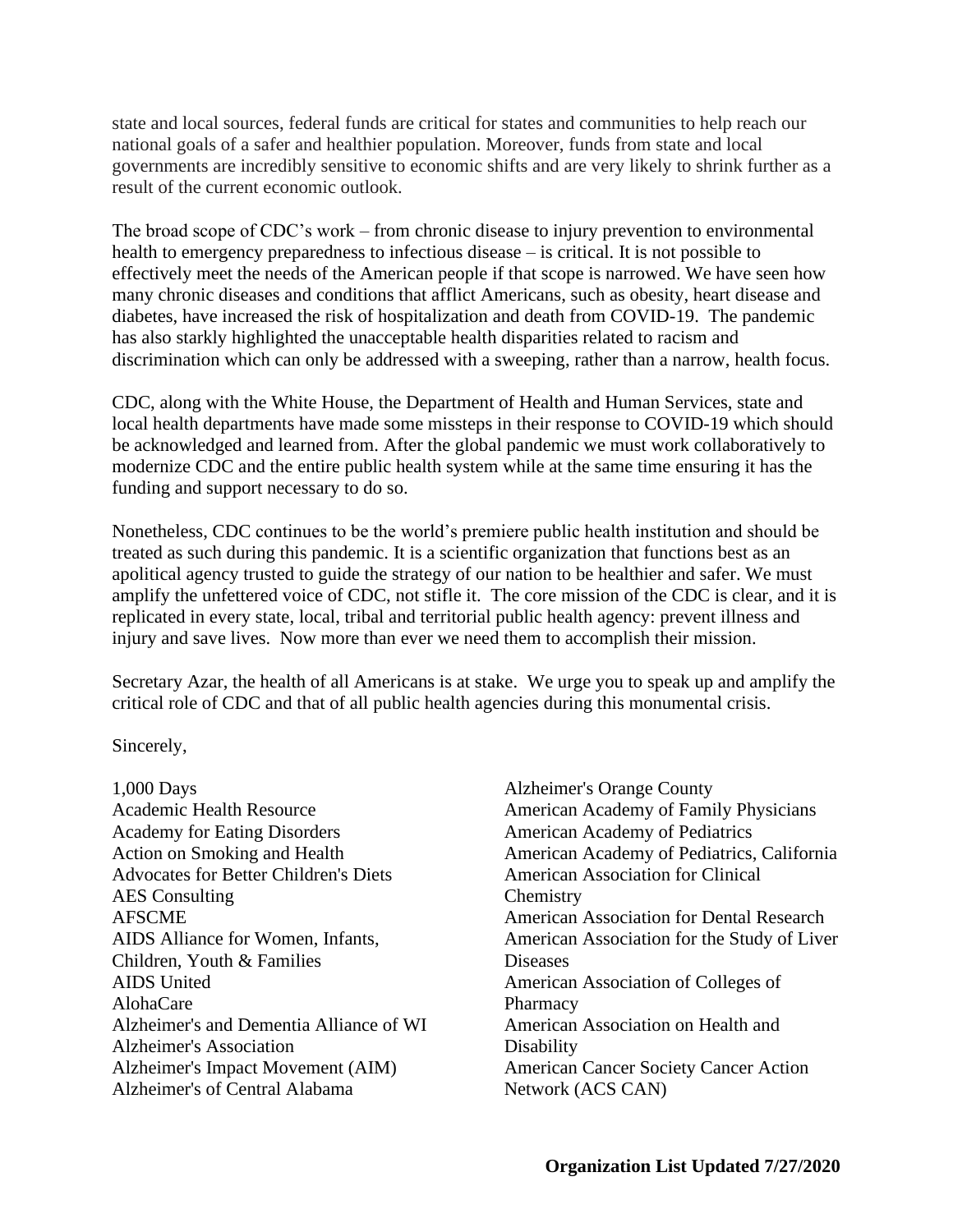American College Health Association American College of Clinical Pharmacy American College of Clinical Pharmacy (ACCP) American College of Obstetricians and Gynecologists American College of Physicians American College of Preventive Medicine American Council on Exercise American Dental Association American Foundation for Suicide Prevention American Geriatrics Society American Heart Association American Kidney Fund American Lung Association American Medical Women's Association American Organization for Nursing Leadership American Public Health Association American School Health Association American Sexual Health Association American Society for Clinical Pathology American Society for Microbiology American Society of Hematology American Society of Pediatric Nephrology American Society of Tropical Medicine & Hygiene American Thoracic Society American University Department of Health Studies APLA Health Arizona Community Health Workers Association Arizona Public Health Association Art & Science of Health Promotion Institute Asian Health Coalition Asian Health Services Association for Prevention Teaching and Research Association for Professionals in Infection Control and Epidemiology Association of American Cancer Institutes Association of American Medical Colleges Association of Asian Pacific Community Health Organizations (AAPCHO)

Association of Departments of Family Medicine Association of Family Medicine Residency **Directors** Association of Food and Drug Officials Association of Immunization Managers Association of Maternal & Child Health Programs Association of Minority Health Professions Schools Association of Ohio Health Commissioners Association of Population Centers Association of Public Health Laboratories Association of Schools and Programs of Public Health Association of SNAP Nutrition Education **Administrators** Association of State and Territorial Health **Officials** Association of State Public Health Nutritionists Autistic Self Advocacy Network Big Cities Health Coalition Bipartisan Policy Center Black AIDS Institute Black Men's Health Initiative Boston Public Health Commission Bristol Health Equity Zone Bronx Health REACH California Coalition for Children's Safety and Health California Immunization Coalition California Pan-Ethnic Health Network California School Nurses Organization Cambridge Public Health Department Campaign for Tobacco-Free Kids Cancer Council of the Pacific Islands Caring Ambassadors Program Cascade AIDS Project Center for Community Resilience Center for Health and Learning Center for Law and Social Policy (CLASP) CenterLink: The Community of LGBT **Centers** Ceres Community Project ChangeLab Solutions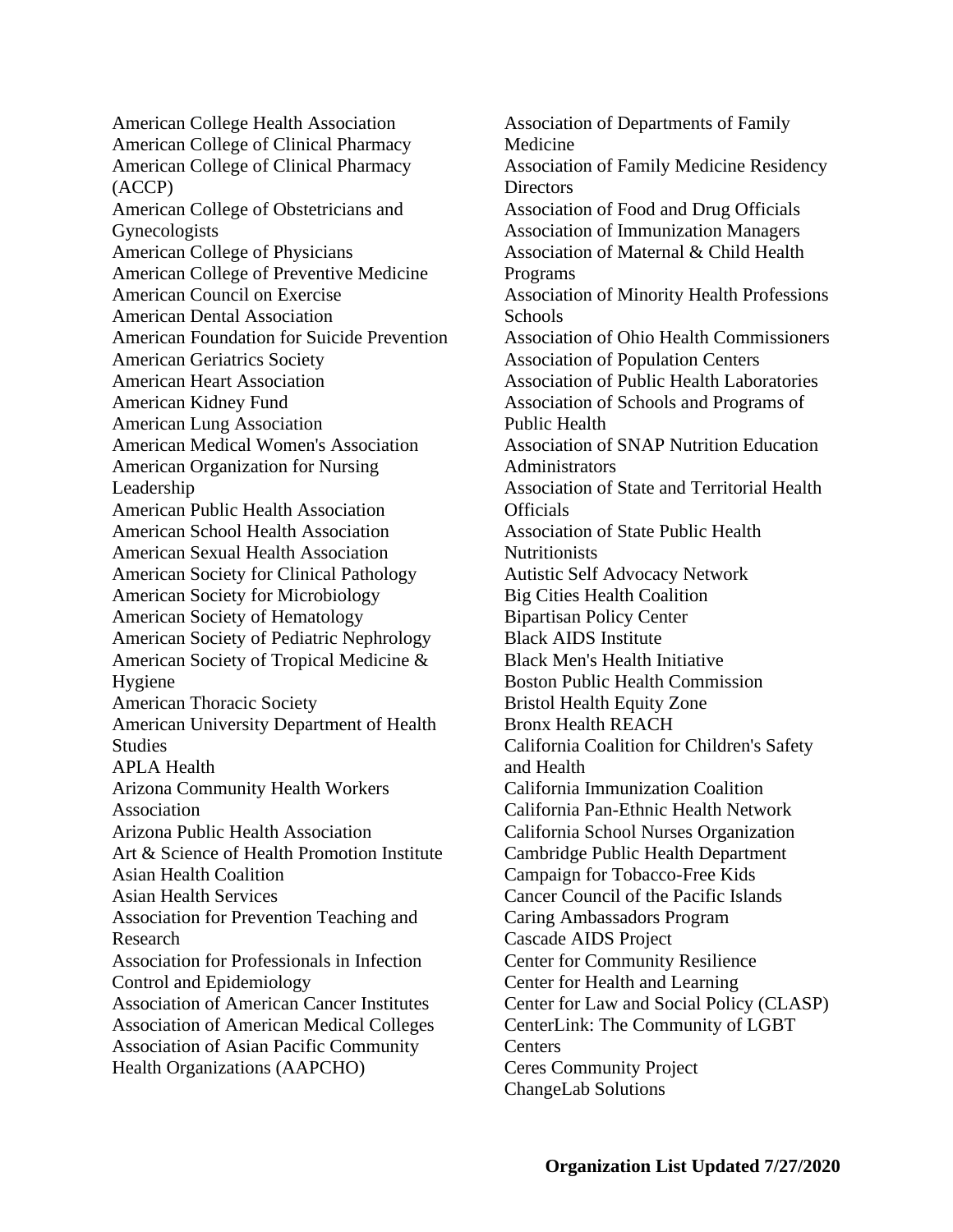Child Welfare League of America Children's Environmental Health Network Children's Mental Health Network Christian Council of Delmarva City of Houston Health Department City of Milwaukee of Health Department Climate for Health, ecoAmerica Coalition for a Tobacco Free Arkansas Coalition of National Health Education **Organizations** Cohen Veterans Bioscience Colorado Association of Local Public Health Officials Colorado Public Health Association Colorado Public Health Nursing Leaders Community Access National Network Community Education Group Connecticut Public Health Association Cooley's Anemia Foundation Council of State and Territorial Epidemiologists Counter Tools County Health Executives Association of California Cuyahoga County Board of Health Cystic Fibrosis Foundation Delaware Academy of Medicine Delaware Academy of Medicine / Delaware Public Health Association Delaware Academy of Medicine and the Delaware Public Health Association East Shore District Health Dept. Eating Disorders Coalition for Research, Policy & Action Education Development Center Element Health, Inc. Endocrine Society Enlace Chicago Epilepsy Alliance America Epilepsy Foundation Equality California Eta Sigma Gamma Families USA Family Voices Fetal Alcohol Syndrome Information Network

FHI 360

FIRST Family Service Center Fletcher Group, Inc. Florida Institute for Health Innovation Florida Public Health Association Foundation for Healthy Generations Galaxy Aviation Corp Gateway Region YMCA George Mason University Center for Climate Change Communication GLMA: Health Professionals Advancing LGBTQ Equality Global Alliance for Behavioral Health and Social Justice Global Health Council Global Health Technologies Coalition (GHTC) Global Healthy Living Foundation Global Liver Institute Grand Traverse County Health Department Green & Healthy Homes Initiative Harm Reduction Michigan Hawaii Public Health Association Hawaii State Dept of Health, Office of Primary Care and Rural Health Health by Design Health Care Improvement Foundation Health Enhancement Research Organization (HERO) Health Resources in Action Healthcare Foundation Northern Sonoma County Healthcare Ready **HealthHIV** HealthPartners Institute Healthy Schools Campaign Healthy Weight Partnership Inc. Heartland Alliance Hep B United Hepatitis B Foundation HIV Medicine Association Hogg Foundation for Mental Health Hope and Help Center of Central Florida, Inc. Idaho Public Health Association Immunization Action Coalition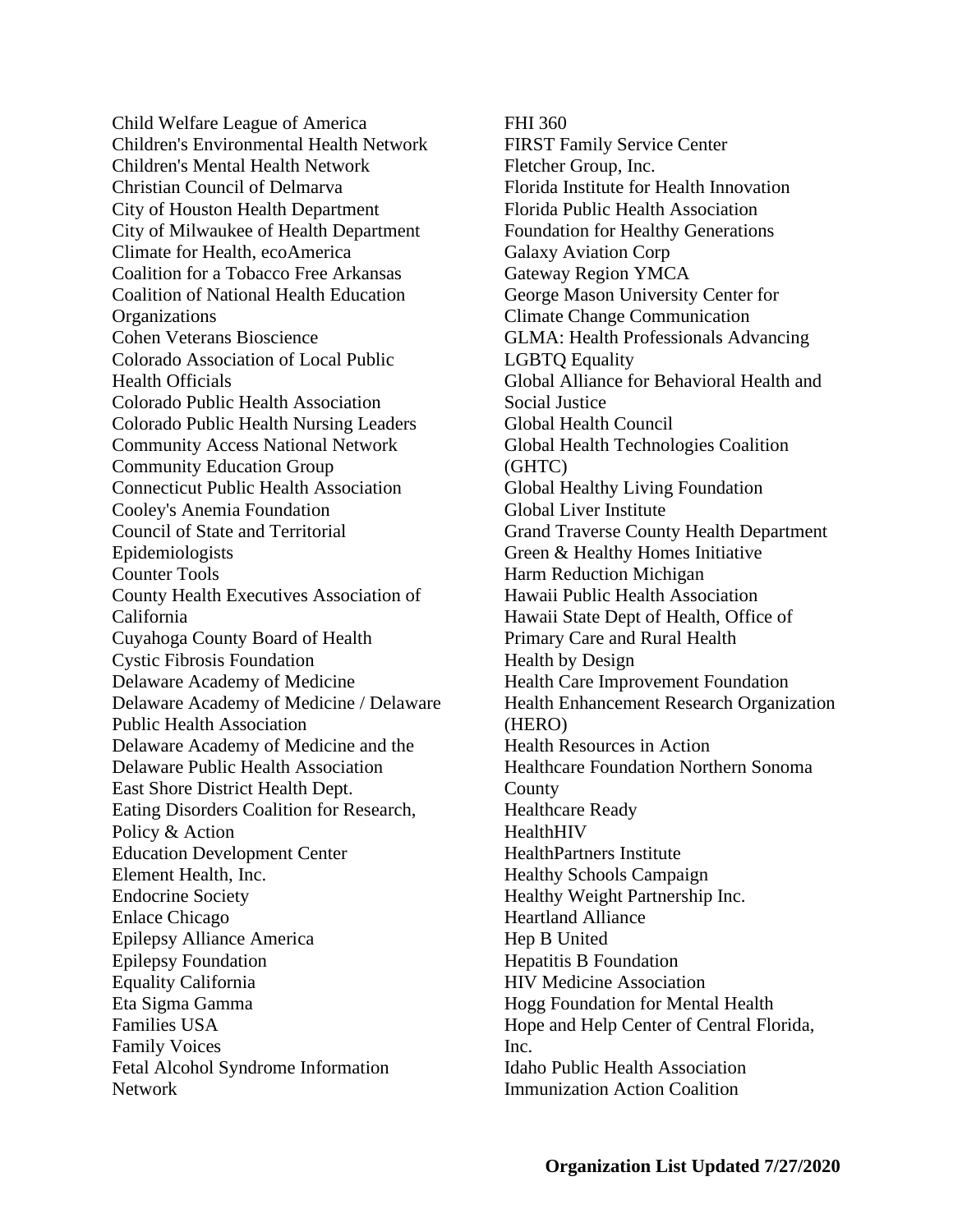Immunize Nevada Impetus - Let's Get Started LLC Indiana Public Health Association Infectious Diseases Society of America Institute for Family Health Interdisciplinary Association for Population Health Science (IAPHS) International Association of Emergency Managers International Association of Fire Chiefs IWC Resources, LP Jeffrey Modell Foundation Journal of Public Health Management and Practice Jump IN for Healthy Kids Kaplan Health Innovations Kentucky Health Departments Association KidsAndCars.org L.A. Care Health Plan Lakeshore Foundation League of American Bicyclists Linn County Public Health Louisiana Community Health Worker Outreach Network Louisiana Public Health Association Lupus and Allied Diseases Association, Inc. Macoupin County Public Health Department Maine Public Health Association March of Dimes MaryCatherine Jones Consulting, LLC Maryland Association of County Health Officers (MACHO) Maryland Office of Minority Health Massachusetts Public Health Association Medicago MEND Foundation Metropolitan Group Michigan Association for Local Public Health MindWise Innovations Minneapolis Health Department Mississippi Public Health Institute Montana Public Health Association Monterey County Health Department Morehouse School of Medicine MountainCare

Multnomah County Health Department **NAACP** NAPHSIS NASTAD National Adult Day Services Association National Association of Chronic Disease **Directors** National Association of Community Health Workers National Association of County and City Health Officials National Association of Pediatric Nurse **Practitioners** National Association of School Nurses National Athletic Trainers' Association National Birth Equity Collaborative National Center for Disaster Preparedness, Columbia University National Center for Healthy Housing National Coalition for LGBT Health National Coalition for the Homeless National Coalition of STD Directors National Environmental Health Association (NEHA) National Forum for Heart Disease & Stroke Prevention National Hemophilia Foundation National Kidney Foundation National Lipid Association National Medical Association (NMA) National Network of Public Health Institutes National Nurse-Led Care Consortium National Prevention Science Coalition to Improve Lives National REACH Coalition National Safety Council National Viral Hepatitis Roundtable National WIC Association Nebraska Association of Local Health Directors Network for Environmental & economic Responsibility of United Church of Christ Nevada Public Health Organization Nevada Rural Hospital Partners New Jersey Association of County and City Health Officials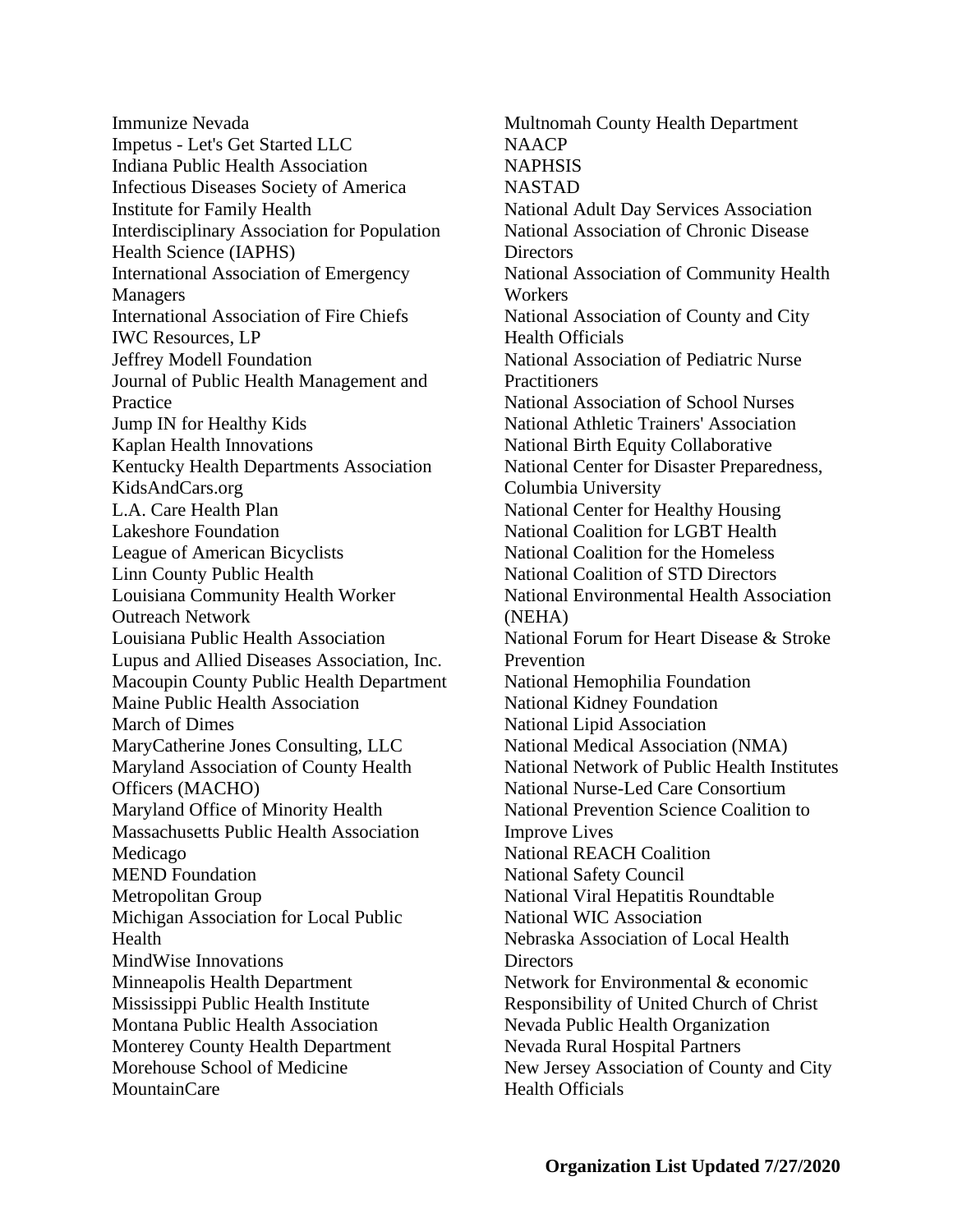New Jersey Public Health Association New York State Public Health Association North American Primary Care Research Group North Carolina Healthcare Foundation Northwest Center for Public Health Practice NYU Grossman School of Medicine NYU School of Global Public Health Ohio Public Health Association Onyx Strategic Consulting LLC Pacific Island Health Officers Association Partnering for Community Transformation Inc Partnership to Fight Chronic Disease Partnership to Fight Infectious Disease PATH Patrick Risha CTE Awareness Foundation Pawtucket Central Falls Health Equity Zone Peggy Lillis Foundation Pennsylvania Public Health Association PFLAG National Population Association of America Population Health Alliance Prevent Blindness Prevent Child Abuse America Prevention Institute Preventive Cardiovascular Nurses Association Public Health Advocates Public Health Alliance of Southern California Public Health Foundation Public Health Institute Public Health Law Center Public Health Solutions Puerto Rico Public Health Association Pulmonary Hypertension Association Redstone Global Center for Prevention and Wellness GWU Research!America Residential Eating Disorders Consortium RESOLVE Resolve to Save Lives, an initiative of Vital **Strategies** Respiratory Health Association Rhode Island Department of Health

RiverStone Health Rural Health Association of Tennessee Rural Health Association of Utah Safe Routes Partnership Safe States Alliance Samueli Integrative Health Programs SANIPLAN School-Based Health Alliance SF Hep B Free - Bay Area SHAPE America - Society of Health and Physical Educators Shoals Community Clinic Silver State Equality-Nevada Smoke Free St. Joe Society for Advancement of Violence and Injury Research Society for Maternal-Fetal Medicine Society for Public Health Education Society of State Leaders of Health and Physical Education Society of Teachers of Family Medicine Southern California Public Health Association Southwick Board of Health Stanislaus County Medical Society Susan G. Komen Tennessee Justice Center Tennessee Public Health Association Texas Public Health Association The AIDS Institute The Broussard Company The Center for Community Resilience, George Washington University The Consortium The Foundation for Sustainable Communities The George Washington University (GW) Cancer Center The Gerontological Society of America The Immunization Partnership The John A. Hartford Foundation The Kennedy Forum The Los Angeles Trust for Children's Health The National Commission for Health Education Credentialing, Inc The Nourished Principles, LLC